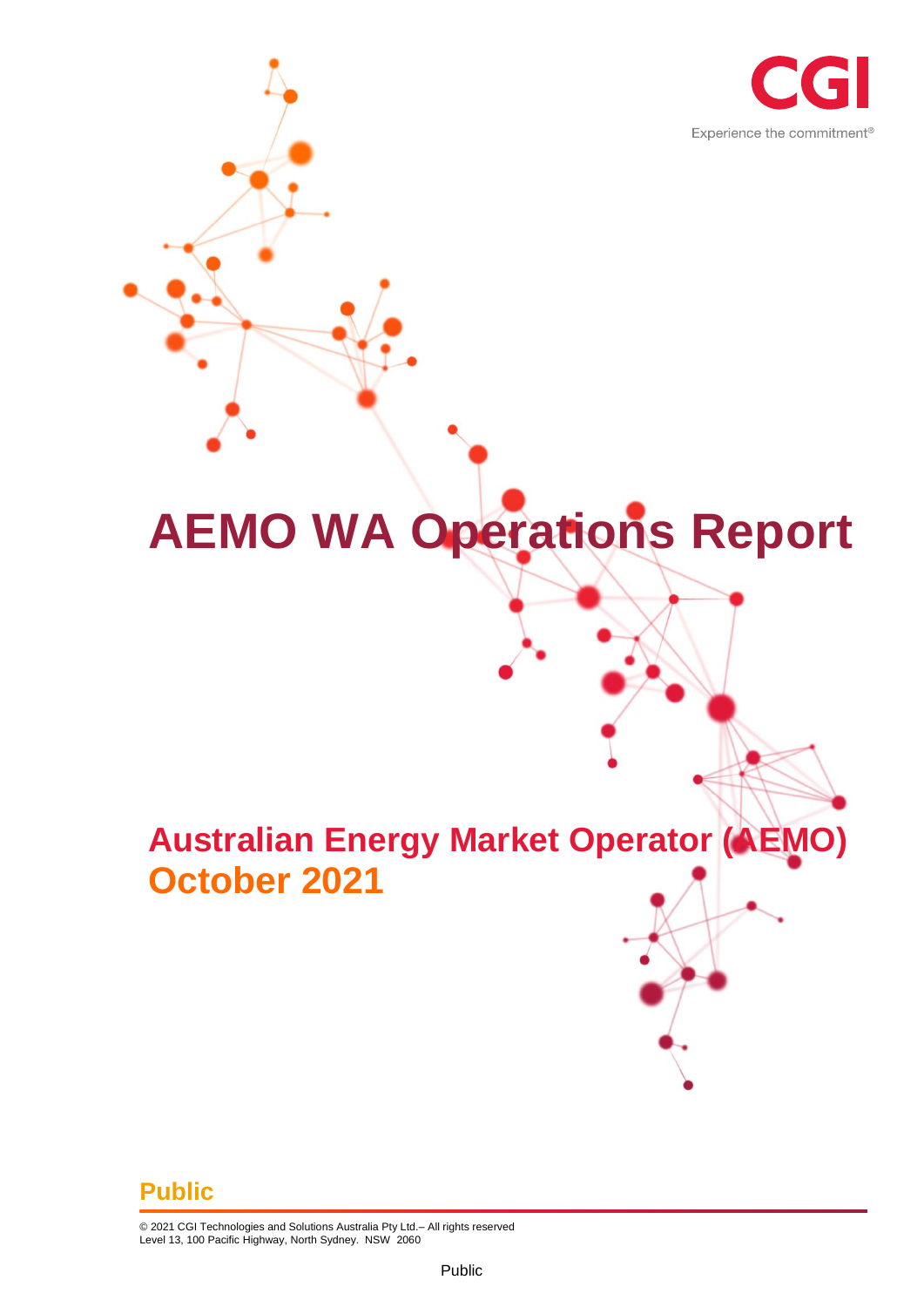



This report and its contents are the confidential property of CGI Technologies and Solutions Australia Pty Ltd.. This report is prepared for the sole and exclusive use of GRMS (WA) Operations and therefore, is considered to be proprietary by CGI Technologies and Solutions Australia Pty Ltd.. It may not be made available to anyone other than the addressee or persons within the addressee's organisation who are designated to read this report; nor may it be copied, reproduced, modified, altered, or circulated to any third party, in any form or media, without the prior written consent of CGI Technologies and Solutions Australia Pty Ltd.

All rights are reserved.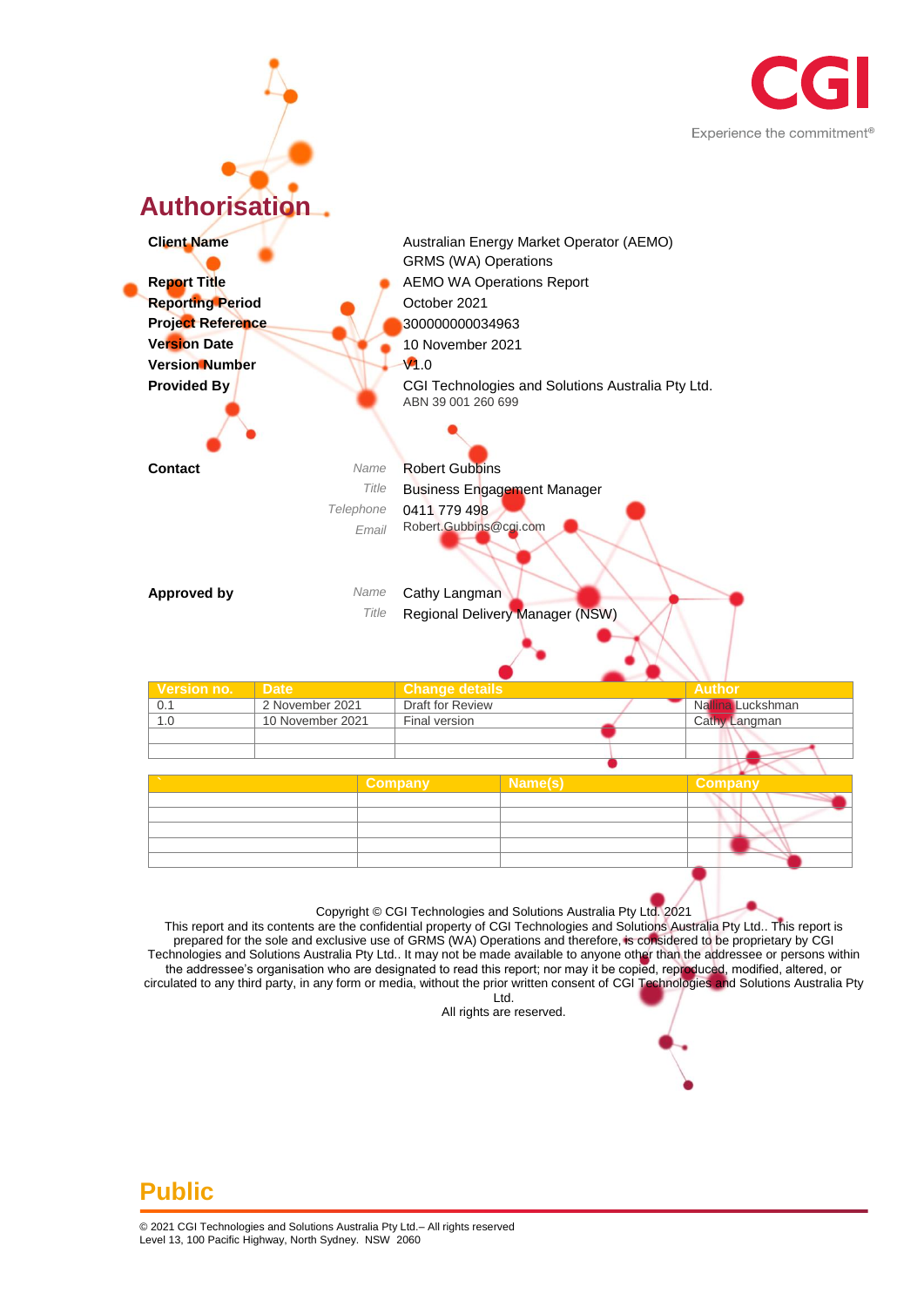$\overline{\phantom{a}}$ 



## **Table of Contents'**

| 1 <sup>1</sup> |  |
|----------------|--|
| 1.1            |  |
| 1.2            |  |
| 1.3            |  |
| 1.4            |  |
| $\overline{2}$ |  |
| 2.1            |  |
| 2.2            |  |
| 2.3            |  |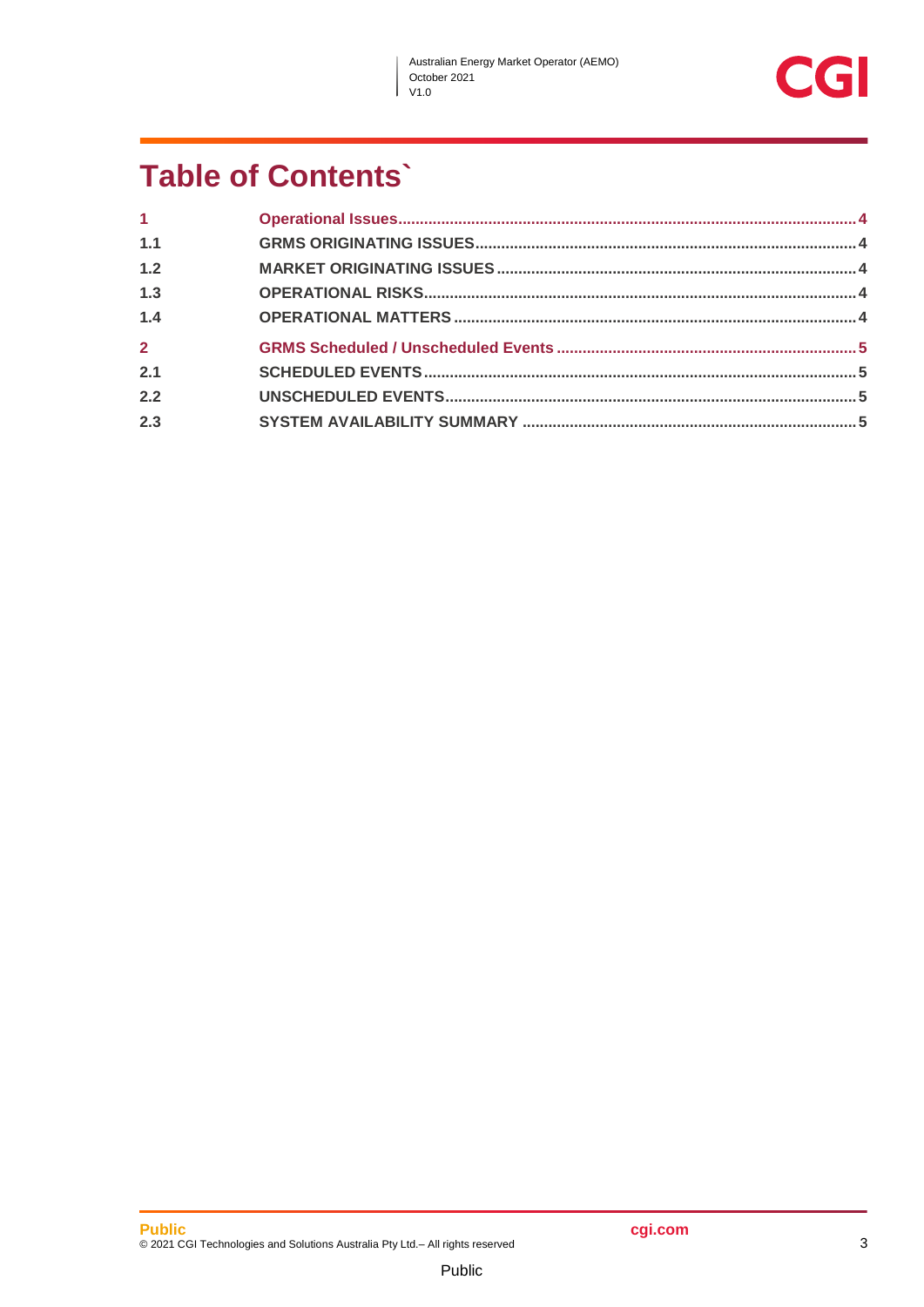

## <span id="page-3-0"></span>**1 Operational Issues**

This section of the report outlines any operational issues encountered by the GRMS or the operational team during the month which either impacted, or had the potential to impact the delivery of WA GRMS services.

#### <span id="page-3-1"></span>**1.1 GRMS Originating Issues**

This section describes operational issues which originated from the GRMS and had a direct impact either on the WA market, CGI's service levels or AEMO's adherence to the Retail Market Procedures (RMP).

There are no GRMS operational issues to report this month.

#### <span id="page-3-2"></span>**1.2 Market Originating Issues**

This section describes operational issues which originated from outside the bounds of the GRMS which caused subsequent market impact or required significant input from the CGI operational team to resolve. Market originating issues may also have had an impact on CGI's service levels and AEMO's adherence with the RMP although in most cases, CGI will claim concession from service failures resulting from issues described in this section.

There are no Market originating issues to report this month.

#### <span id="page-3-3"></span>**1.3 Operational Risks**

Operational risks are situations which, if not managed appropriately may become operational issues which have the potential to impact CGI, AEMO or the WA market. Current risks which CGI are managing and of which AEMO should be aware are described below.

No new operational risks have been identified.

#### <span id="page-3-4"></span>**1.4 Operational Matters**

There are no operational matters to report this month.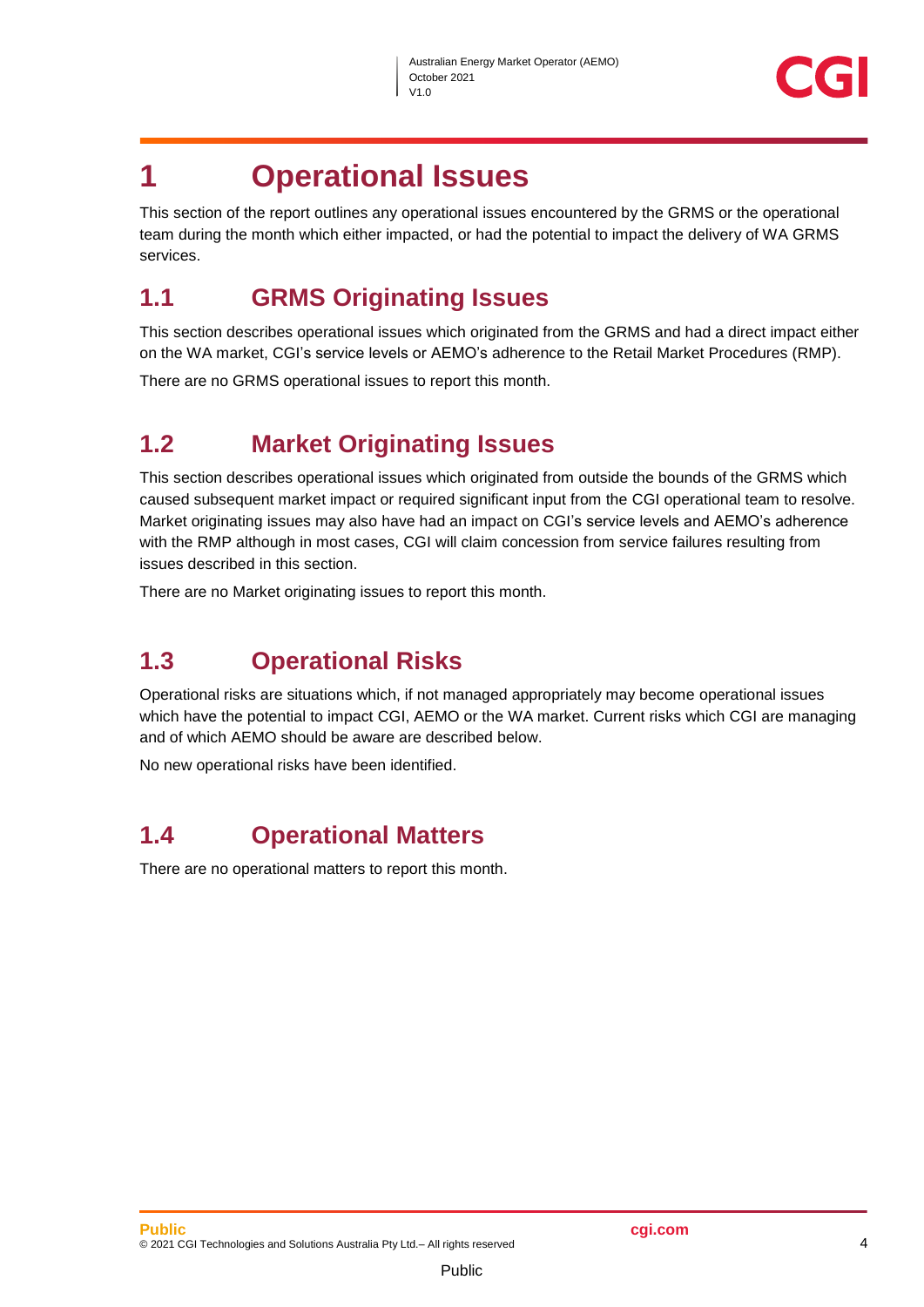## <span id="page-4-0"></span>**2 GRMS Scheduled / Unscheduled Events**

#### <span id="page-4-1"></span>**2.1 Scheduled Events**

The following table details all scheduled events that may have affected GRMS availability during the calendar month. Events were performed during agreed downtime periods and therefore were implemented with minimal impact to participants.

Scheduled events which have the potential to impact participants are planned to take place outside of WA business hours on a best endeavours basis or at a time agreed with participants. Times shown are EST. It should be noted that only those events which involve the EbXML or FTP gateways have an impact on the market from an availability perspective.

| <b>Name</b> | <b>Description</b>                 | <b>Date</b> | <b>Time</b> | <b>Mins</b> | <b>Ref</b>     |
|-------------|------------------------------------|-------------|-------------|-------------|----------------|
| WA GRMS     | <b>Microsoft Security Patching</b> | 4-Nov-2021  | 17:15       | 30          | CR/AEMO-W/0422 |

#### <span id="page-4-2"></span>**2.2 Unscheduled Events**

The following table details unscheduled events for the calendar month. Outage minutes exclude time during agreed maintenance periods. It should be noted that only those events which involve the EbXML or FTP gateways have an impact on the market from an availability perspective.

| <b>Name</b> | <b>Description</b> | <b>Date</b> | <b>Time</b> | <b>Mins</b> | Ref |
|-------------|--------------------|-------------|-------------|-------------|-----|
| -           |                    |             |             |             | -   |

#### <span id="page-4-3"></span>**2.3 System Availability Summary**

During the month, there were 31 days resulting in the following availability metrics as defined in the SOSA:

- $\triangleright$  TPA (Total Possible Availability) = 37, 200 minutes
- (Based on 20hrs per day 03:00 until 23:00 each day)
- $\triangleright$  GAPS (Intervals of unscheduled downtime) = 0 minutes
- $\triangleright$  SAM (Scheduled & Agreed Maintenance) = 30 minutes

The SLA requires market system availability of 99.6%

The WA Market system was available for a total of **37,200** minutes once scheduled and agreed maintenance is excluded. This equates to an overall availability of 100.00%